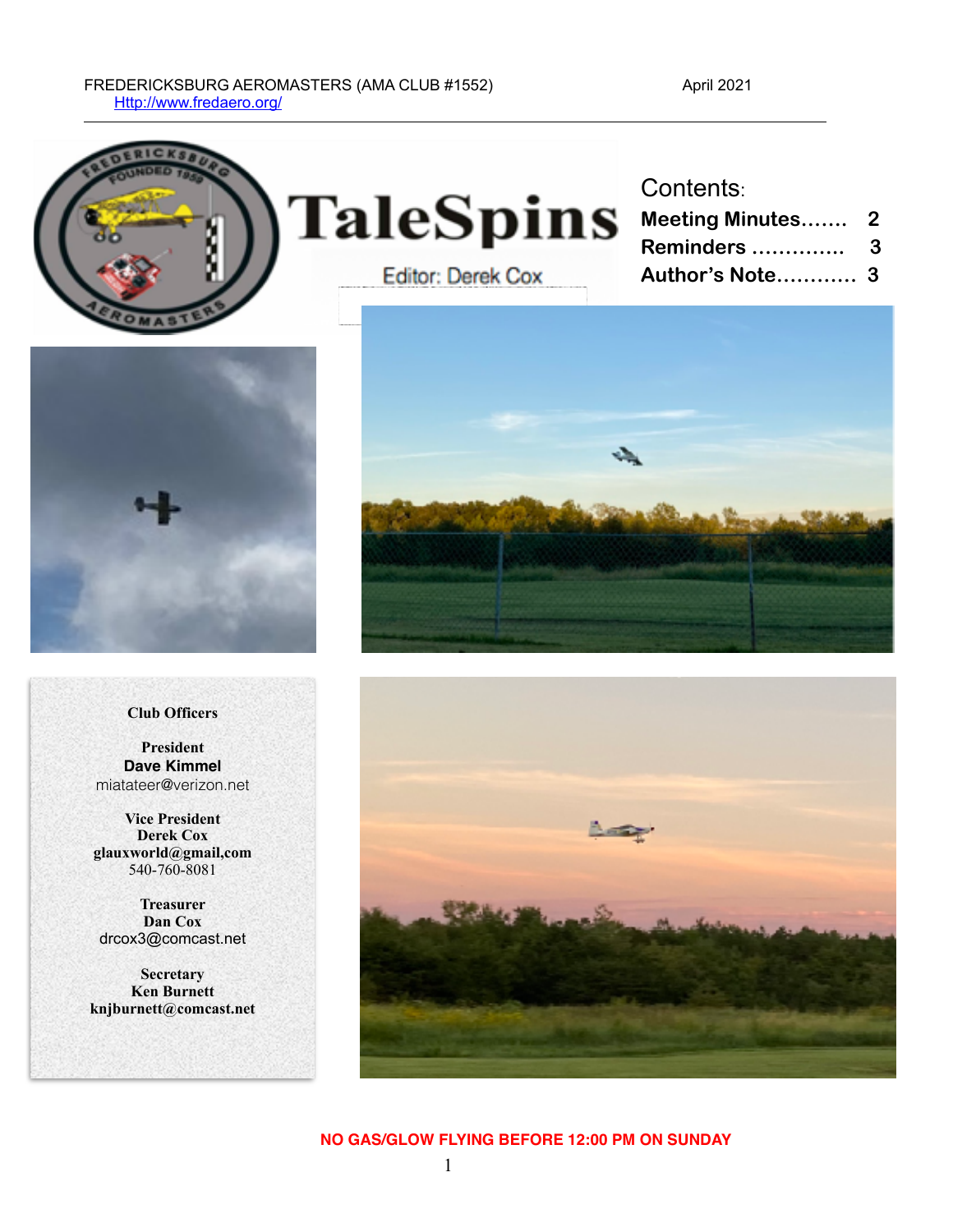# **Fredericksburg Aeromasters Meeting Minutes**

March, 20th 2021

#### *Meeting to Order:*

The meeting was called to order by Jim Chandler at 11:05am with 10 people attending.

## *Treasurer Report by Daniel Cox*

Report current as 3/20/2021

- Checking: 2814.99
- Paid 32 members paid
- Income to date: \$505.
- Expenses to date: \$171.25

2021 Membership fees are being collected. Individual membership is \$50 and family membership \$75. Please pay either by PayPal, check, or exact change if paying in cash.

## *Secretary Report by Derek Cox:*

Club charter and insurance has been renewed. Application for designation as a Leader Club will be completed soon.

Motion made to accept the meeting minutes from last month and approved by members present.

## *Committee Reports*

- **Safety**: Little activity to report, reminder to start motors in front of fence and avoid flying over the house.
- **Newsletter**: Please send pictures! My supply is shrinking!
- **Web Site**: Web site appears out of date. The President will contact Brian Masolf to have it updated
- **Training**:
	- Any new students please contact Jim Chandler (*[jchandler922@comcast.net](mailto:jchandler922@comcast.net)*) for orientation information. Training is planned tentatively Wednesday and Saturdays. Training typically starts around 10am.
	- No training to date, but it appears we will have 3 trainees when season begins
- **Field**:.Little upkeep to date. Tom Tucker reported on maintenance he performed over the winter. He noted some needs that must be addressed. These included: the depressions in the runway, needed repairs or replacement of the shed, further bush hogging, repair or replacement of the awning, repair of the benches. Following discussion it was agreed by consensus to budget and address the following: \$350 to replace the awning, \$250 to repair the shed and benches